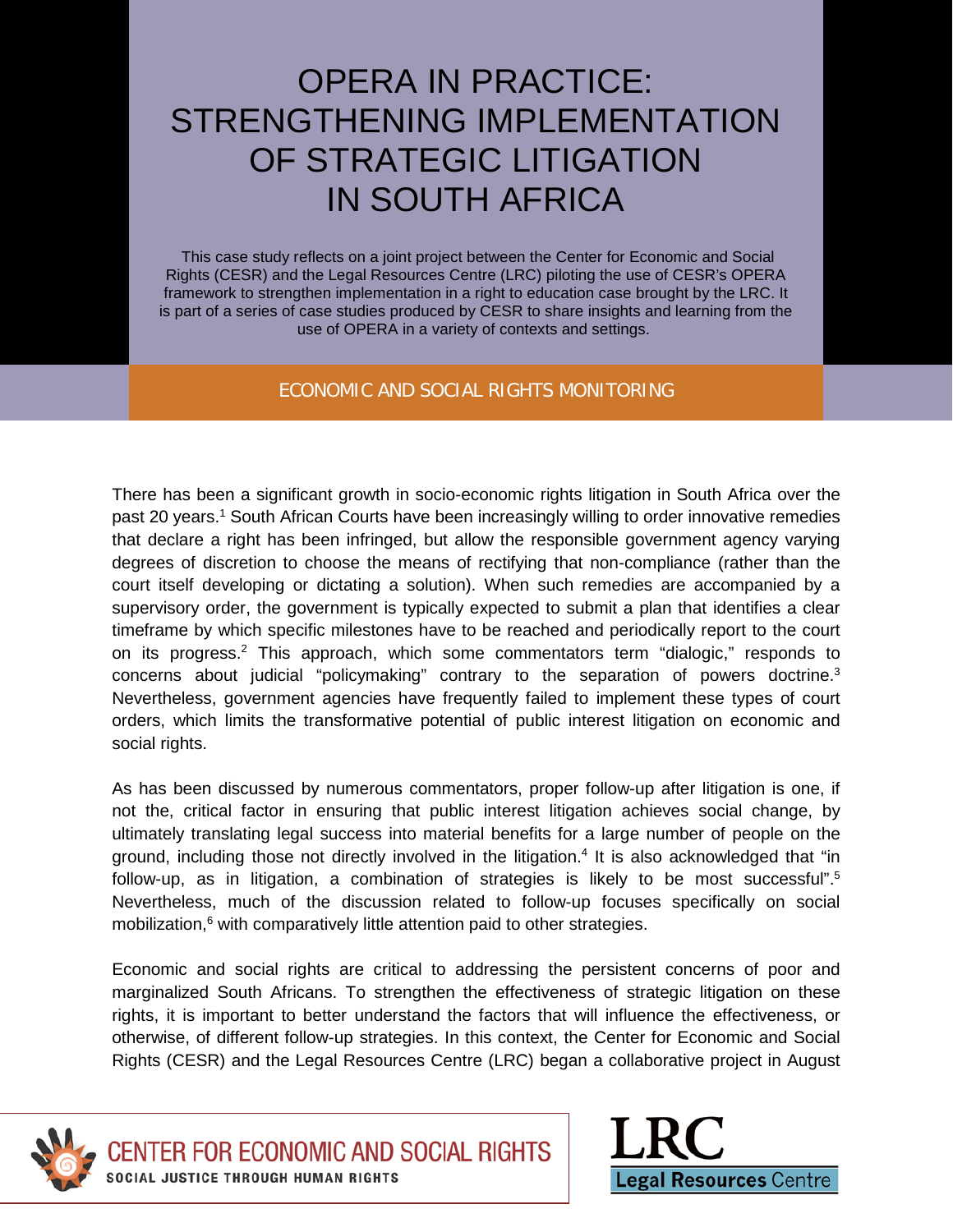2015 exploring how civil society monitoring and other social accountability strategies might support implementation of dialogic remedies ordered by courts on economic and social rights.

The LRC identified the implementation of judgments and settlements as a major challenge in their work and were interested in exploring the role that "OPERA"—a four step analytical framework developed by CESR—could play in meeting this challenge. OPERA, which stands for Outcomes, Policy Efforts, Resources and Assessment, aims to support human rights advocates to use innovative methods and techniques for collecting, analyzing and presenting evidence of non-compliance with economic and social rights standards.

CESR and the LRC worked together to pilot OPERA to monitor *Madzodzo v Department of Basic Education,* a case about chronic school furniture shortages that was brought by the LRC on behalf of the Centre for Child Law and a number of applicant schools. *Madzodzo* is the first time that OPERA has been used to track progress in implementing a court order. The project explores its potential value-add in identifying indicators to track progress in implementation and gathering information on them. This, in turn, can support both follow-up legal proceedings and more constructive, evidence-based dialogue with the education departments more broadly—in order to strengthen social accountability and sustain political pressure for implementation.

This paper reflects on activities undertaken from the commencement of the pilot in August 2015, up until April 2017, incorporating the lead up to and the period covered in the fourth order made in the case. It describes how we used OPERA, what it helped reveal, and how our strategies in the case evolved in response. It also offers a number of lessons learned – specifically about OPERA and generally about monitoring implementation in strategic litigation.

## **WHAT IS THE CASE ABOUT?**

Eastern Cape schools have suffered from a chronic shortage of furniture, which means many thousands of learners (students) spend their days sitting on the classroom floor, or squeezed together at desks that are broken, not designed for their age or are otherwise unsuitable. In *Madzodzo*, the South African High Court declared that the government's failure to address this problem was a violation of Section 29(1)(a) of the Constitution, which protects the right to a basic education.

The first settlement in the case was made in November 2012. As well as committing to supplying furniture to the three applicant schools, the Department of Basic Education (DBE) undertook to complete a full audit of furniture needs across the province; to develop a comprehensive plan to address the shortage; and to deliver furniture to all schools by June 2013. Non-compliance with this agreement resulted in a second round of litigation, involving additional applicant schools, in August 2013. Another consent order was made in September 2013, with further promises of an independent audit and a comprehensive plan. A third round of litigation, heard in February 2014, resulted in a judgment by the Eastern Cape High Court. The judgment provides a clear account of the nature and content of the right to education and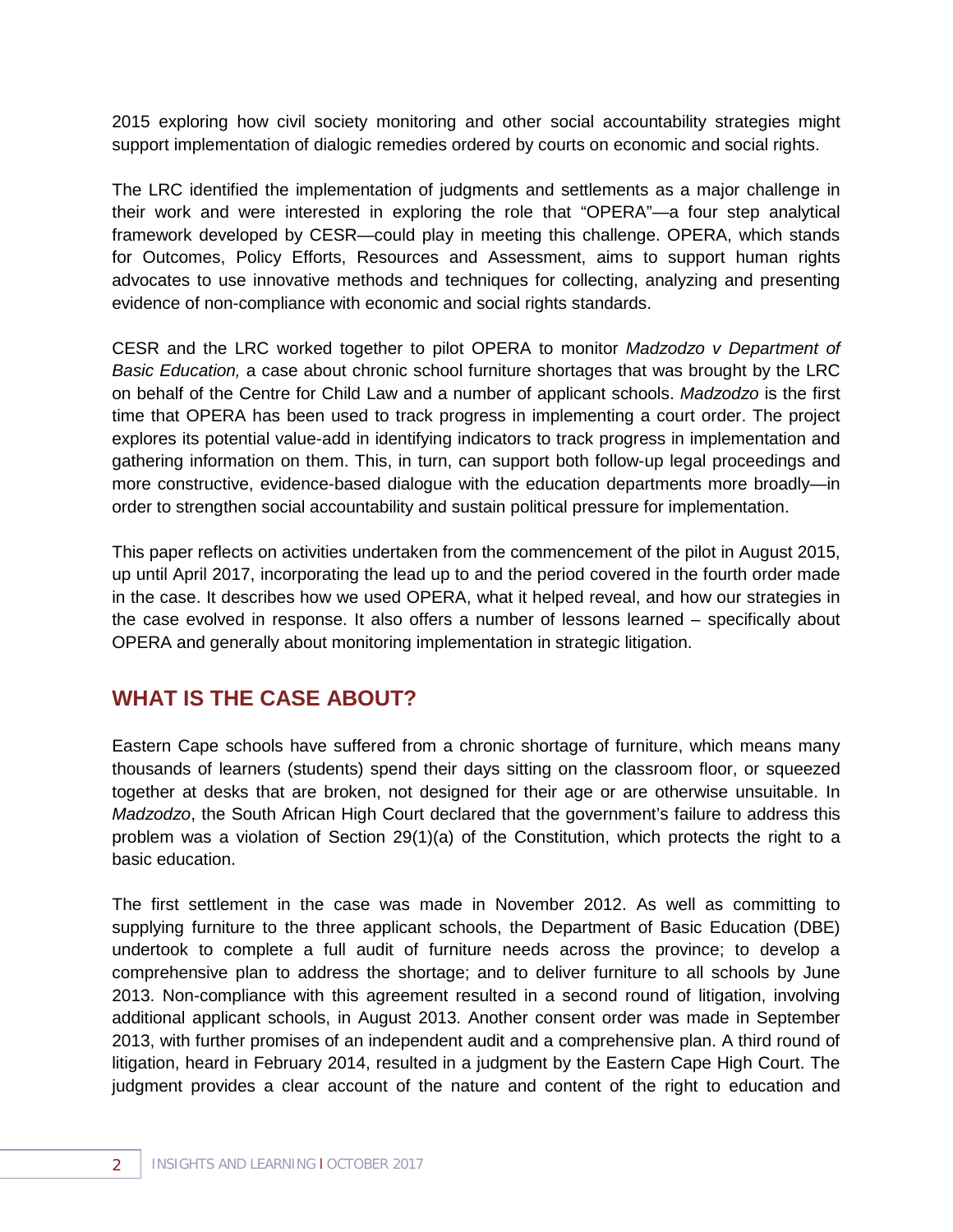demonstrates how to translate the right into appropriate remedies; specifically, the DBE was ordered to deliver sufficient desks and chairs to all Eastern Cape schools by 31 May 2014.

At the time that CESR and the LRC began collaborating, the case was in its fourth round of litigation and the DBE was requesting a further extension (the deadline had already been extended to 30 June 2015). The LRC was requesting that any additional extension be overseen by a Special Master (an independent person appointed by, and who reports to, the court) and that a reporting obligation be included that would require the DBE to periodically update the court on its progress.

## **WHAT IS OPERA?**

OPERA is an analytical framework made up of four steps: Outcomes, Policy Efforts, Resources and Assessment. Each step provides a broad checklist of questions to be answered when analyzing the fulfilment of economic and social rights. Importantly, each question reflects a relevant human rights norm. When combined, the four steps enable a more comprehensive assessment of a government's efforts to honor its obligations, tracing the links between policies on paper and their impact on the ground. Another significant feature of OPERA is that, as well as identifying *what* questions need to be answered to measure relevant norms, it also suggests tools and techniques for *how* to answer them:

- Step one suggests ways to identify socio-economic outcome indicators that measure well-being (e.g. mortality rates, literacy rates, employment rates) and can be analyzed through a human rights lens to assess levels of human rights enjoyment in practice, as well as to show disparities and changes in the situation of particular social groups over time, etc.
- Step two identifies the human rights commitments the government has made and evaluates how well these commitments have been reflected in law and policy. Often, it is in the implementation of laws and policies where challenges arise. So, step two also suggests analyzing administrative statistics, survey data and personal testimony to evaluate whether policies translate into infrastructure, goods and services on the ground that meet human rights criteria of accessibility, affordability, quality etc.
- Funding-related issues are a common reason for the poor implementation of laws and policies. So, step three looks at resources at a "macro" level. It suggests ways to use tax and budget analysis techniques to evaluate whether money is being generated, allocated and spent in line with the obligation to dedicate the maximum of available resources to fulfil economic, social and cultural rights progressively.
- Step four draws together the findings from the first three steps to make an overall assessment. However, before doing so, it considers broader factors, suggesting ways to use contextual and political economy analysis techniques to ask: Why haven't efforts been more successful, and which duty bearers are responsible?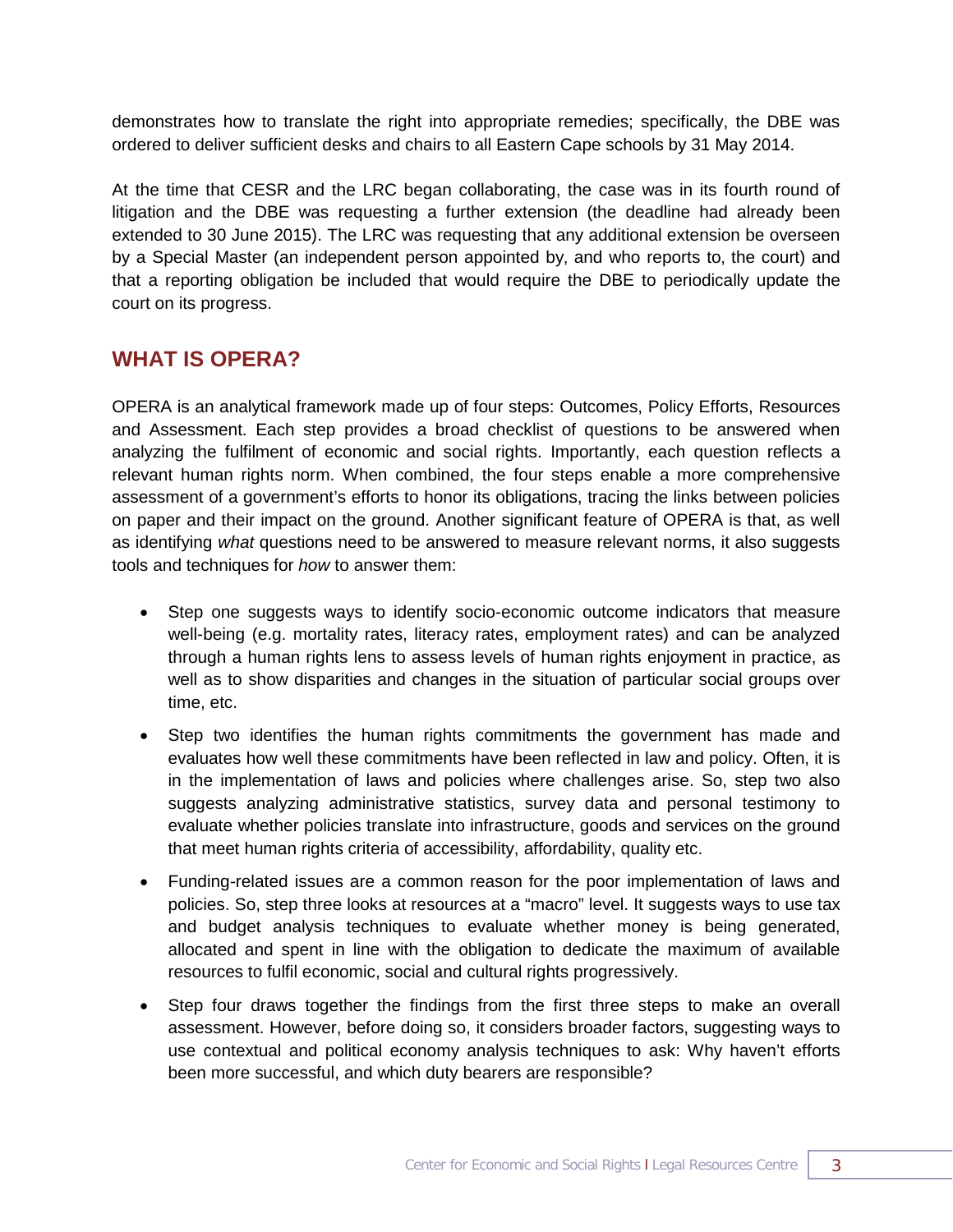## **HOW DID WE APPLY OPERA IN MADZODZO?**

Research initially focused on sorting through and making sense of the masses of information that had been provided by DBE in various rounds of litigation. As shown in the table below, we first mapped out the issues in the case using the four steps of OPERA. Doing so allowed us to separate out these issues into more manageable pieces.

| <b>OUTCOMES</b>       | The outcomes in this case are clearly defined and, in theory, quite measurable: the<br>furniture deficit in each school. The focus of this step is therefore to find a way to more<br>accurately estimate this deficit and track it over time.                                                                                                                                                                                                                                                                                              |
|-----------------------|---------------------------------------------------------------------------------------------------------------------------------------------------------------------------------------------------------------------------------------------------------------------------------------------------------------------------------------------------------------------------------------------------------------------------------------------------------------------------------------------------------------------------------------------|
| <b>POLICY EFFORTS</b> | The court orders specify action needed to facilitate the provision of furniture, namely to<br>conduct an audit and deliver the furniture to those schools that need it. The focus of<br>this step is therefore to develop benchmarks against which to judge the adequacy of<br>the actions taken by the government.                                                                                                                                                                                                                         |
| <b>RESOURCES</b>      | A grossly inadequate budget allocation has been a major factor in the government's<br>failure to provide furniture needed. The focus of this step is therefore to analyze<br>budgetary data, to determine how resources are allocated and spent.                                                                                                                                                                                                                                                                                            |
| ASSESSMENT            | A particularly relevant contextual factor is the role of the private sector in the<br>procurement of furniture. For example, at least one company contracted to construct<br>furniture has attempted to pull out, claiming that its quote was too low. Lack of<br>political will appears to be another factor hindering provision of furniture, as does lack<br>of clarity in the division of responsibilities between the national and provincial<br>governments. The focus of this step is therefore to better understand these dynamics. |

We prepared a briefing note on the status of the case—based on OPERA and drawing on the documents submitted to court, supplemented by additional desk research and interviews with schools and department officials. That helped to clarify where the biggest gaps and challenges in implementation lay. In addition, we also consolidated the data submitted by the education departments on enrollment numbers, most recent shortages recorded, orders placed and deliveries made in two districts in the province—Maluti and Mthata—and classified schools according to the following groups:

- No recorded shortage (grey)
- Shortage recorded, but no orders placed (red)
- Orders placed, but for less than 75% of the shortage recorded (orange)
- Orders placed, but no record of delivery (yellow)
- Delivery of at least 75% of orders recorded (green)

We mapped out this data as a way to visualize the level of progress in implementing the court order. However, as discussed further in the following section, the starkest takeaway from this analysis was the complete unreliability of the education departments' data on furniture stock.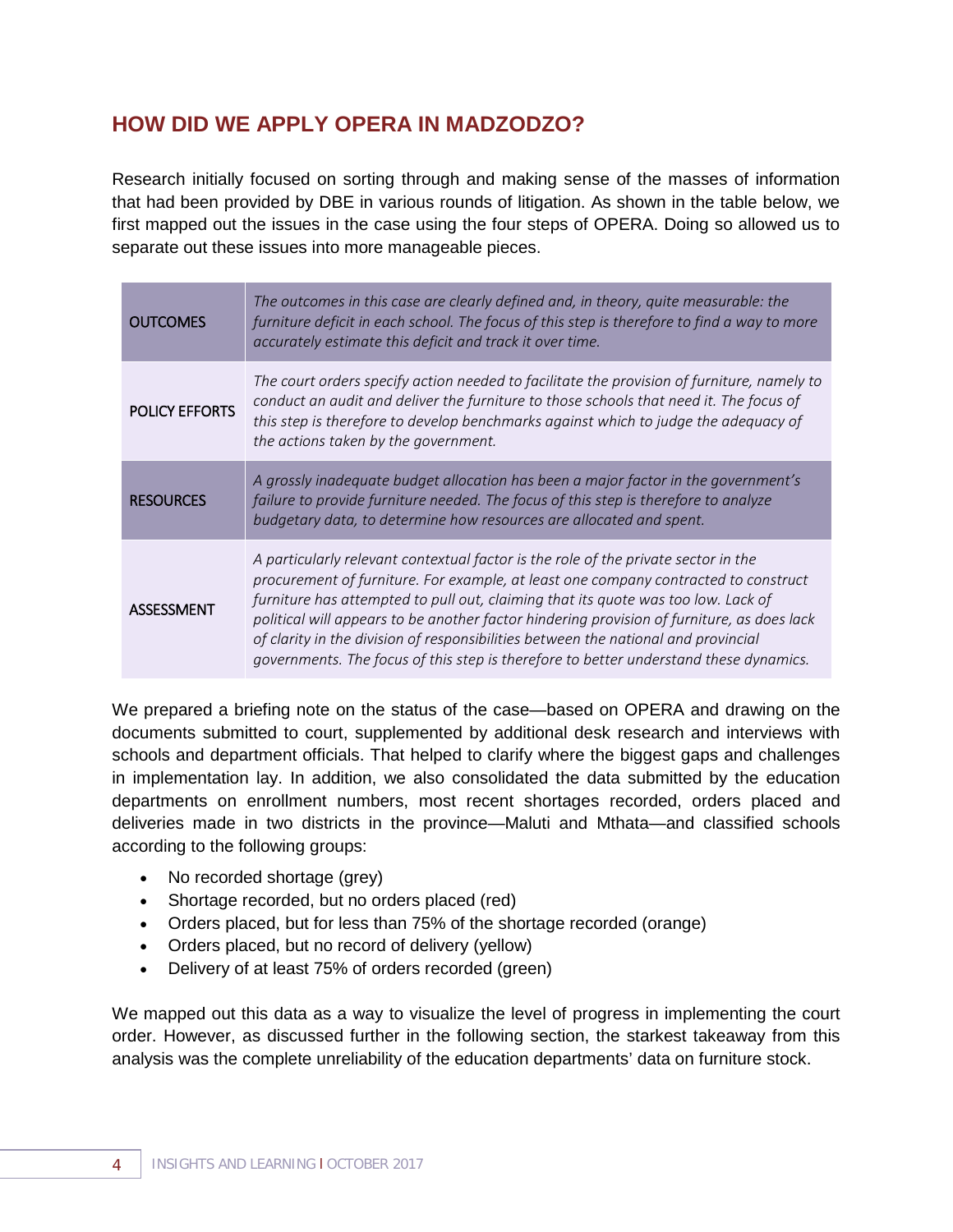

### **WHAT ISSUES DID OPERA HELP TO UNCOVER?**

In relation to **outcomes**, a fundamental challenge in the case has been how to determine the severity of the problem and how widespread it was. This could be done using the indicators "percent of learners without adequate furniture" and "percent of schools without adequate furniture." In their founding affidavit, the applicants referenced an audit of furniture needs conducted in May 2011, which showed that out of 5,700 schools in the Eastern Cape, nearly 1,300—just under a quarter—needed furniture (affecting 605,163 learners). However, information submitted during the course of the litigation suggests that the figure may be more like 40-50%. For example, a "list of needs" submitted by the Eastern Cape Department of Education (ECDOE) in 2014 lists 2,277 schools in the province as needing 597,721 units of furniture. No orders had been recorded for 1,164 of the schools listed—over half—for which a shortage of 303,606 units of furniture is recorded. On the basis of this information, it appeared that at least a fifth of all schools in the district would continue to face furniture shortages in the short to medium term. Nevertheless, without a reliable baseline it was impossible to tell whether the furniture shortage in the province had gotten better, stayed the same or gotten worse.

In relation to **policy efforts**, there were five attempts to record schools' furniture needs in the province (four by ECDOE and one by the Independent Development Trust). However, each attempt was plagued with methodological problems that meant the data produced was flawed. The consolidated data on schools in Mthatha illustrated these problems. For example, the first list, from March 2013, was just a "top priority" list and records shortages of desks only. The second list, from May 2013 indicated that the number of desks required was the same as the number of learners enrolled, for many schools. The figures in the third list, the result of the audit conducted in early 2014, were identical to the second list, which makes it very doubtful that the recorded shortages were ever independently verified. Again, the figures in the fourth list were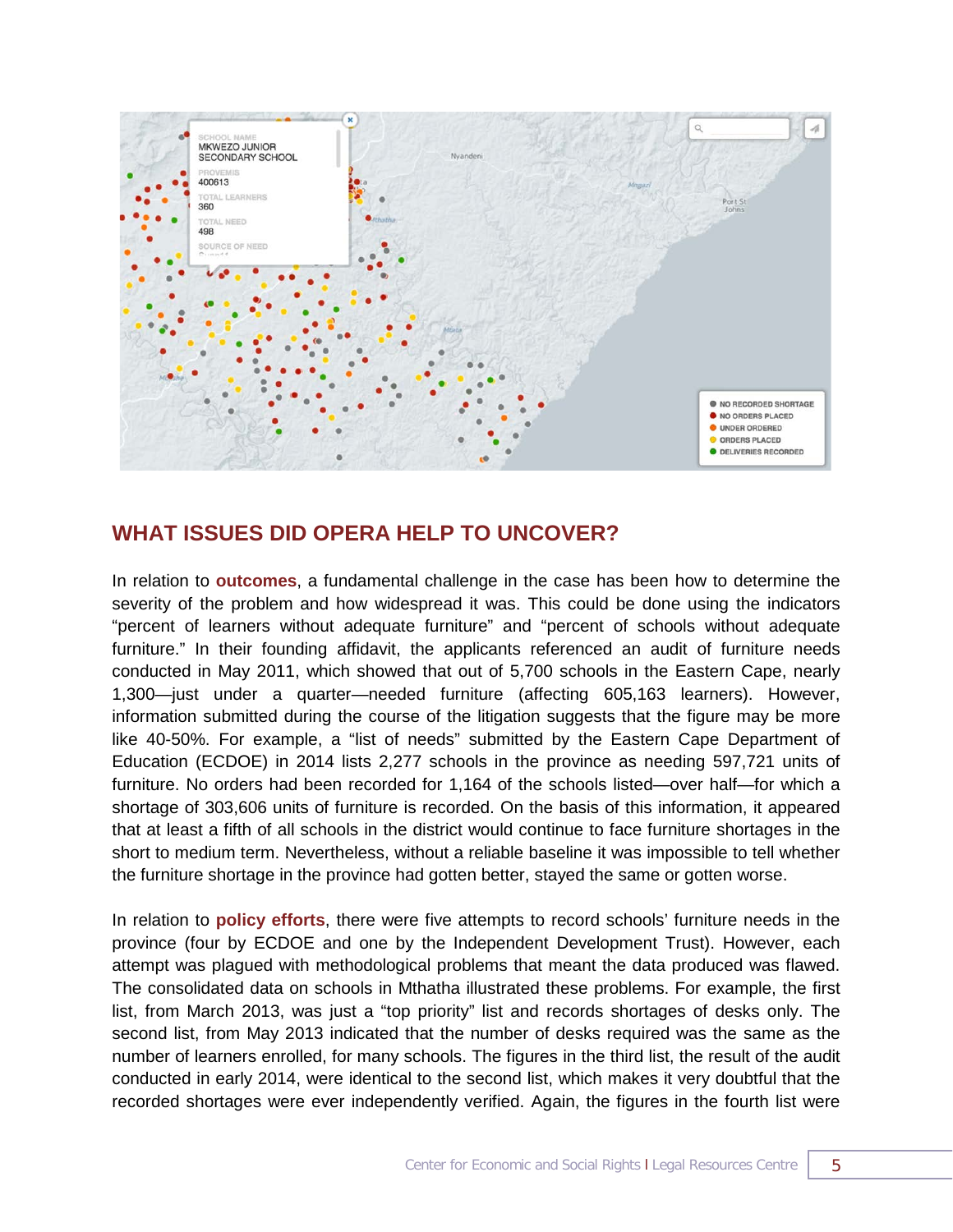identical to the audit. The figures were much higher in the fifth list, compiled by district directors, with a number of additional schools included and the number of units of furniture requested increasing significantly. This final list also indicated the "reasonableness" of schools' furniture needs, listing some schools as having "over ordered." However, no criteria for judging the reasonableness of the needs was given.

Meanwhile, a number of procurement processes had been undertaken since 2013 and, on the face of it, it appeared that a significant amount of furniture had been ordered. Information submitted to the court indicated that:

- more than 60,000 units of existing furniture stock was ordered under tender DM/2013;
- approximately 108,000 units of new furniture stock and an unknown amount of existing furniture stock was ordered under tender SCMU6-13/14-0004;
- more than 77,000 units of new furniture stock was ordered under tender RT1-2014;
- the Department of Environmental Affairs (DEA) was tasked with providing at least 80,000 desks; and
- DBE was providing approximately 138,000 additional desks.

However, the procurement processes undertaken were characterized by irregularities, lengthy delays and poor management—and we did not have adequate information about the process through which orders were placed. In particular, there are a number of cases where the furniture units ordered for particular schools bore little resemblance to their identified needs—yet no explanation was given for this difference. At the learner level, it was impossible to know how well these orders met required need, without knowing specifically what units had been ordered.

Further, much of what had been ordered had still not been delivered. There were significant gaps in the information available about deliveries, making it difficult to appraise the adequacy of progress made. Nevertheless, the most recent information submitted to the court indicated that as of June 2015, only one of the three providers under SCMU6-13/14-0004 had completed their deliveries; the others had delivered less than half their order.

In relation to **resources**, approximately R290 million was allocated to school furniture in the Eastern Cape between 2013 and 2015, according to information submitted to the court. However, it was difficult to verify these figures without knowing which programmatic or economic classification furniture falls under and whether the allocations came from the province's equitable share or from a conditional grant from the national treasury. Further, and more problematically, it was not clear how much of the money allocated was actually spent. Order records and memos from the ECDOE supply chain management unit shed some light on spending. However, a considerable amount of additional information would be needed to track expenditure on furniture for the past three years—in particular, purchase orders, invoices, payment batches, and delivery slips related to all three orders as well as for all orders placed with the DEA.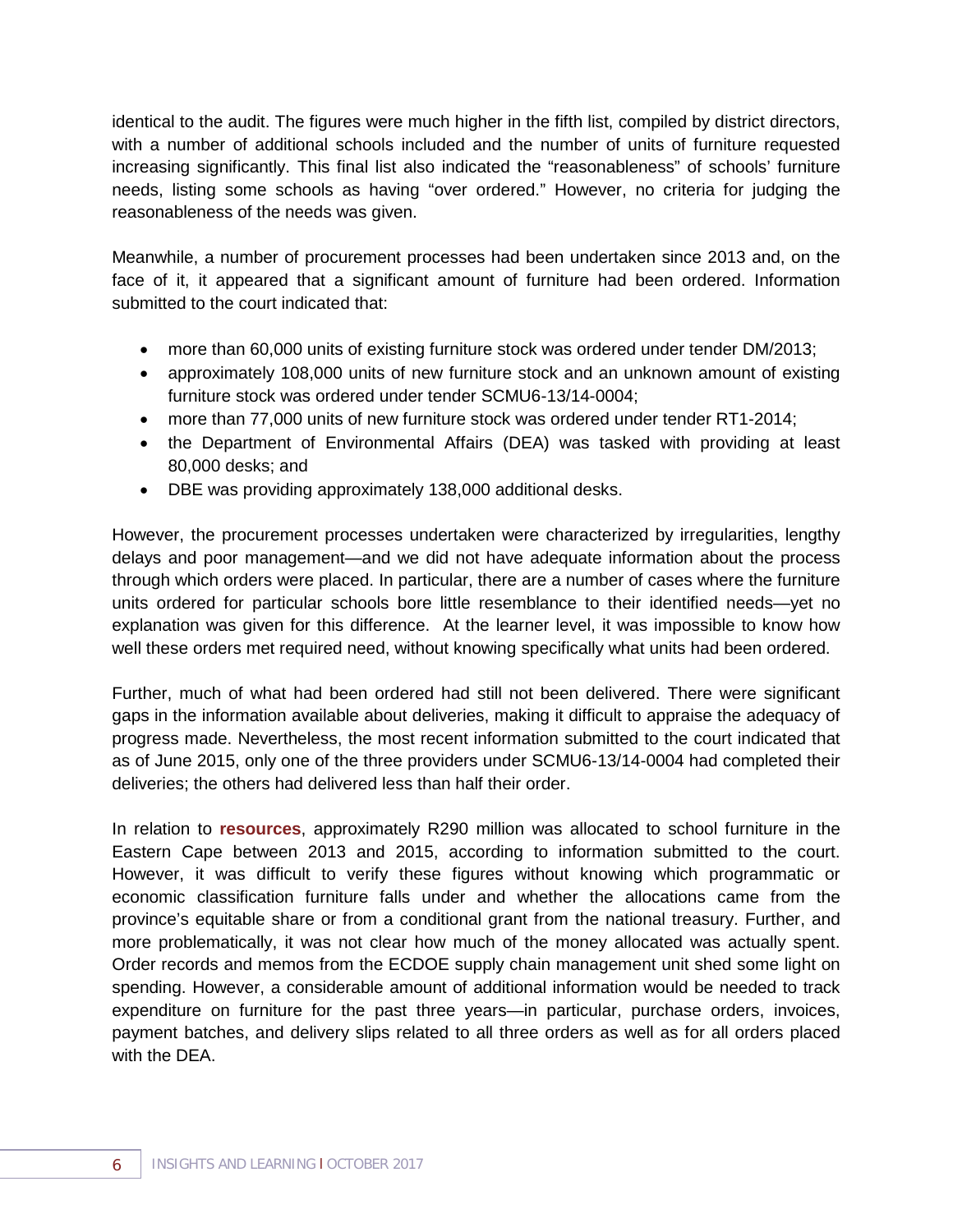In relation to **assessment**, the province's furniture problem continues because actions taken offered only band-aid solutions, instead of trying to tackle the root causes of chronic poor furniture management. A consequence of this ad hoc approach was that the education departments were essentially chasing a "moving target." School furniture has a limited lifespan—it wears out, it breaks, it gets lost or stolen. Further, the schools' needs change over time as enrollments fluctuate. Root causes identified in our analysis related to information systems, strategic planning, leadership and the conduct of third parties.

Interviews with school administrators revealed that information management systems in place at the school, district, provincial and national levels did not adequately capture information about what furniture schools have. At the school level, asset registers are often not accurate due to low administrative capacity and the lack of a standardized, electronic system for maintaining them. More significantly, information recorded by schools is not properly channeled up to the district level. Asset registers are not reconciled with enrollment numbers, or aggregated in any sort of centralized database, nor cross referenced when schools request furniture. Furniture stock is not captured in any of the DBE's databases.

Furniture shortages are barely mentioned in any long-term planning strategies, including the national development plan and sector plan for education; the five-year plans at the national and district levels; and annual performance plans at the national and district levels. Nor is it clear whether furniture is considered to be part of infrastructure, part of learning and teaching support materials, or part of a separate category. Consequently, there are no strategic goals, objectives, performance indicators and targets related to school furniture and, as a result, no discussion of the resource considerations related to its provision.

The almost total lack of attention to furniture in the ECDOE's strategic planning raises questions about how seriously it is committed to this issue—reflective of entrenched weaknesses in the department's leadership, including:

- the DBE's takeover of the running of the ECDOE as per Section 100(1)(b) of the Constitution in 2012;
- the suspension of the department's superintendent-general, pending investigations into allegations of mismanagement of the school furniture tender in July 2014;
- the Special Investigating Unit (SIU) authorized to investigate ECDOE as per the proclamation signed by President Zuma in June 2015.

The conduct of third parties was also a factor delaying the timely delivery of furniture. In particular, two rounds of litigation resulted in the department being interdicted from continuing with the award of two of its tenders. In its affidavits, the ECDOE also pointed to additional factors affecting the delivery of furniture beyond its control, such as load shedding (rolling electricity cuts) and non-availability of materials. However, it did not provide supporting evidence for these claims.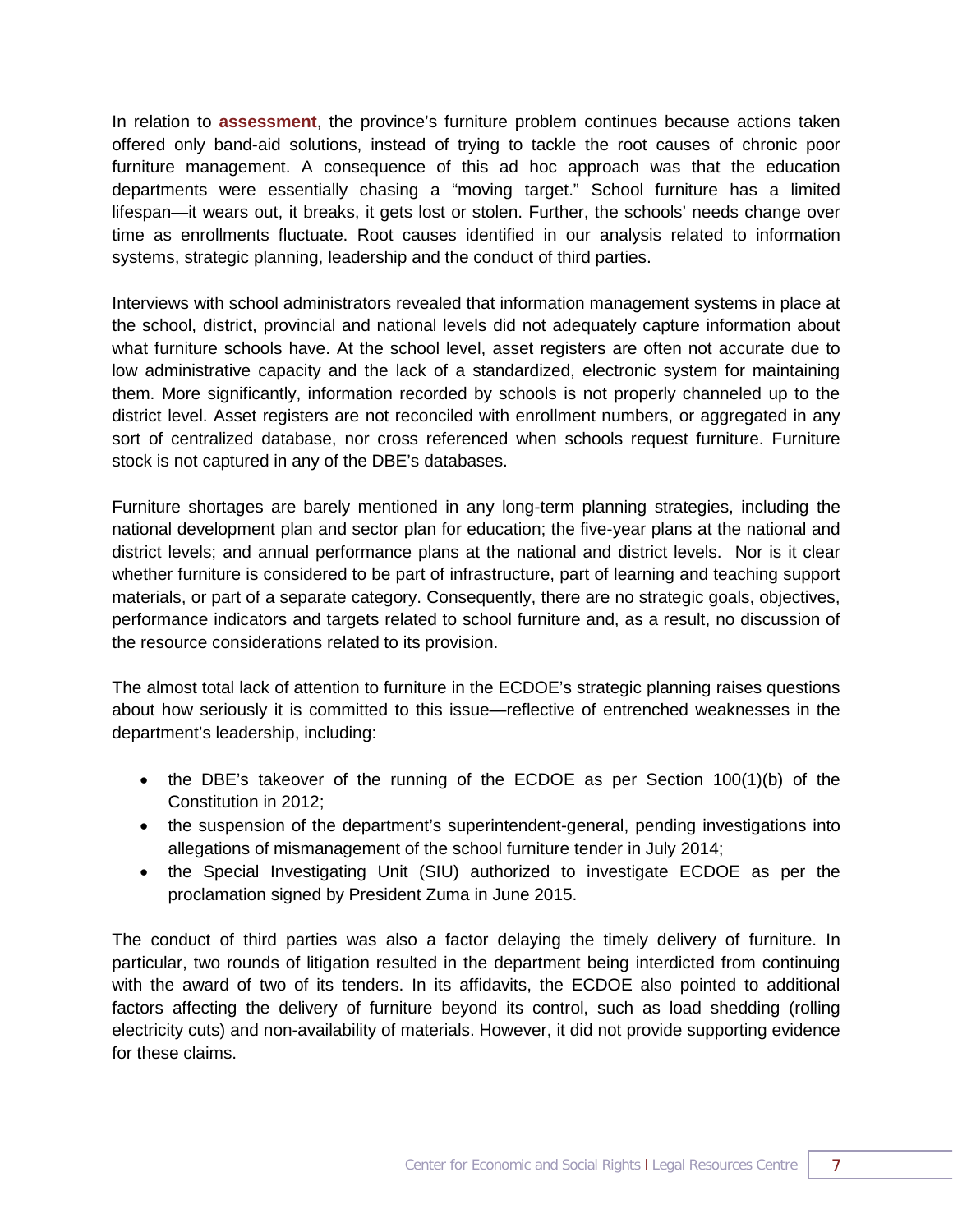## **WHAT MONITORING STRATEGIES DID WE EXPLORE AS A RESULT?**

Applying OPERA prompted us to think more comprehensively about the type of data needed for monitoring implementation of *Madzodzo* and more creatively about the tools and approaches that could be used to gather said data. Following our analysis of the documents submitted in the case, our subsequent strategy focused, in large part, on getting better data. We pursued this strategy in a number of ways:

- by providing detailed recommendations to the education departments on how to conduct an effective furniture audit, as well as on improving its information management systems;
- by requesting access to relevant databases maintained by the DBE and ECDOE; and
- by experimenting with technology-based platforms for communicating with gathering information from schools directly.

First, having a fuller picture of the issues uncovered by OPERA gave the LRC a strong basis to argue for heightened oversight of the department's compliance with its obligations in the case. The analysis based on OPERA also underpinned the constructive, evidence-based recommendations the LRC offered to the department about the steps and resources needed to do so. In February 2016, an order was made by agreement requiring that the Minister of Basic Education set up a "furniture task team" for Eastern Cape schools. The order was significant for the detailed obligations it set out for the education departments. Specifically, it required that:

- The furniture task team prepare a consolidated list with details about the furniture needs of all public schools in the Eastern Cape by May 2016.
- This list be verified by August 2016 and the Minister ensure that those schools needing furniture receive age and grade appropriate furniture by 1 April 2017.
- The Minister report to the court every 90 days, providing updated data about current shortages; describing steps taken to procure furniture, including budget allocated and orders placed; and supplying evidence of deliveries made and a timetable for deliveries scheduled.

Throughout the agreement period, the LRC met regularly with the task team and made recommendations on carrying out their mandated tasks. This included providing comments and feedback on the proposed data collection methods for verifying furniture needs (which the task team decided to do through another audit process), based on tools we developed and piloted in consultation with schools; suggesting improvements in information management, such as recording school furniture stock electronically in "SA-SAMS" (South African Schools Administration and Management System); identifying the repair of damaged furniture (which we observed large stocks of in our school visits) as a cost-effective alternative to procuring new furniture; and proposing draft text for a school furniture policy.

According to the first affidavit filed under the order in May 2016, the Minister appointed a "national coordinator" for the task team, who had previously served as legal counsel in the case.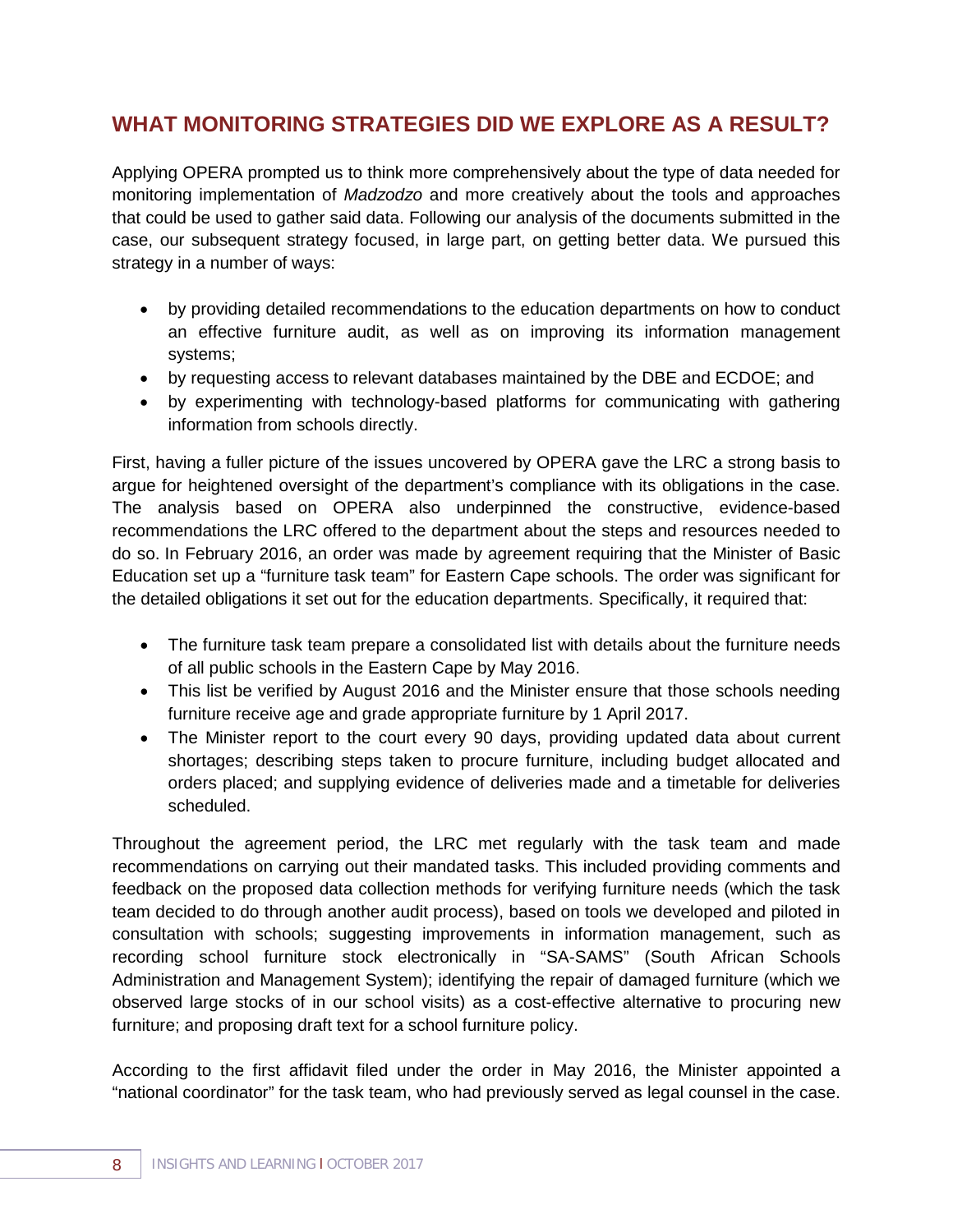A national head was also appointed, who had overall responsibility for the work of the task team, including managing the audit. A task team lead at the provincial level was appointed, as well. Ten officials from DBE and 23 officials from ECDOE also augmented the task team. A further 128 unemployed graduates were trained by ECDOE to conduct the audit and visit every public school in the province.

The consolidated list was filed in May, as required, based on "information provided under oath by provincial district directors." However, no information was provided on the methodology the task team used to determine what was the "most accurate information available," to use the language of the court order. The audit was completed in early October 2016. Data for the audit was collected and reconciled manually by 154 auditors who visited schools across the province. It was then reviewed, digitized, and checked by 25 quality assurers employed by DBE. The task team reported it had various challenges in "designing, planning and executing" the audit. The second affidavit filed under the order, in August 2016, referenced logistical challenges, grievances from auditors, illness of the lead audit official, and local government elections as reasons for the audit's slow progress.

The audit findings published on the ECDOE website reported a shortage of 222,332 desks and 289,870 chairs; 3,611 schools, two thirds overall, recorded shortages of tables or chairs. Based on the enrollments figures cited in the audit, this leaves almost one in three children across the province without a desk or chair. Nevertheless, the reliability of the data that came out of the audit is questionable. After the audit, the LRC identified 200 of the schools with the greatest furniture need, 50 were contacted and it turned out 25 of the schools were indeed in dire need. However, phone calls to the schools also revealed that incorrect audit figures at just eight schools amounted to 2,020 unneeded double combination desks being recorded. The task team, too, recognizes that the reliability of the audit data is uncertain. Without a reliable baseline of data, major questions remain about whether and by when the task team's interventions will be able to meet the demand for furniture across the province.

In addition to these various efforts to engage with the task team, we also sought access to departmental databases, such as:

- the Education Facilities Management System (EFMS), which contains all data from the National Education Infrastructure Management System (NEIMS), and
- the Education Management Information System (EMIS), which contains data from the Tenth School Day Headcount Survey (SNAP); Annual Survey of Ordinary Schools (ASS); and South African Schools Administration and Management System (SA-SAMS).

Access to the data recorded in these databases would allow for independent analysis, which could uncover important patterns and trends in school infrastructure. Despite there being a protocol for providing access to these databases to researchers, our requests have been unsuccessful. It may be necessary to make a request under the Promotion of Access to Information Act for this purpose.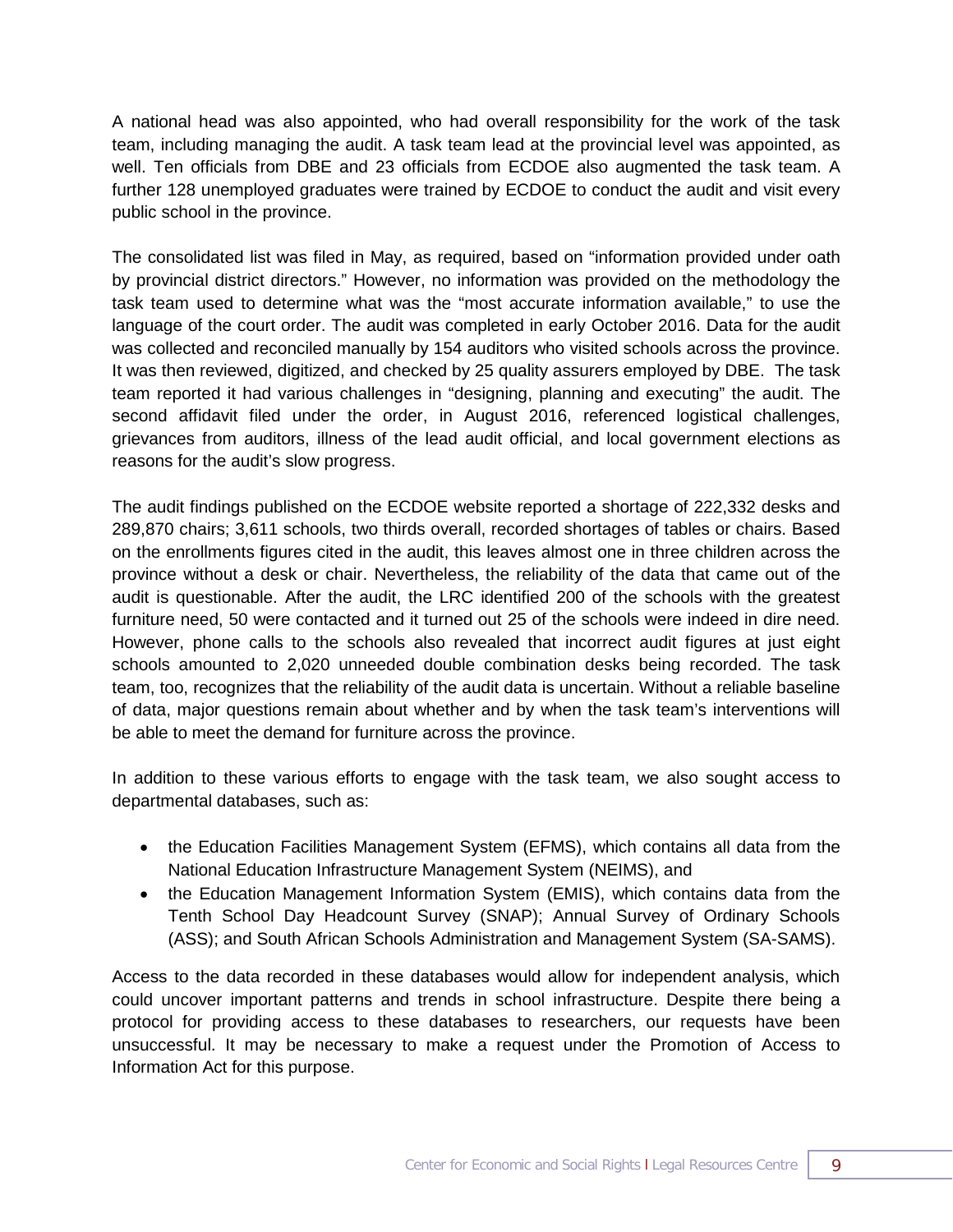Finally, we also experimented with a number of options for setting up a mobile messaging platform that the LRC could use to communicate directly with principals and other stakeholders to gather primary data related to their infrastructure and resource needs.

As a preliminary step, we consulted with a number of principals and, on the basis of that feedback, approached potential tech partners. An existing app called Juggle (formerly Bambisa) provided functions that principals had expressed interest in (users of the app become members of a "group" and can message each other while the LRC can also send informational messages, polls, short surveys etc.). We piloted Juggle with principals in three circuits in the Eastern Cape (encompassing approximately 80 schools) to assess the usage rates and observe user behavior etc. However, there was little to no uptake of the app, despite general enthusiasm about the idea from the schools we met with. Some of the issues we came across in school visits include principals not having data on their phone; no network coverage at the school; and, in a couple of instances, glitches with the app.

In response, we undertook a second round of consultations with principals and school administrators to explore alternative platforms. This time we narrowed our focus to two groups from circuits in Mthata District. We undertook a brainstorming exercise with each of the groups to map out what they considered the most important characteristics of a potential technology solution. Both groups felt strongly that both group communication and two-way communication between individual users and the LRC were vital. Although these exercises revealed a number of other different (and sometimes contradictory) views, downloading a new app was seen as a significant barrier to user uptake. This meant adapting to existing platforms used, such as SMS or WhatsApp.

We set up two WhatsApp groups with the principals and school administrators we had met with in Mthata. The LRC sent some initial messages to the groups but neither built up momentum. An important lesson learned from this pilot exercise was the need for critical reflection when estimating the organizational capacity that is necessary to ensure the sustainability of a new tech-based approach. As discussed further below, experimenting with mobile messaging also highlighted the value of leveraging existing networks and channels for communication and coordination among school administrators.

### **WHAT HAVE WE LEARNED?**

*The clearest takeaway from the pilot project has been the determination that the four steps of OPERA can align neatly with the various components of a judicial decision.*

First, in finding a breach of a right that must be remedied, the court is, in effect, identifying an outcome that must be achieved. In some cases, such a finding may elaborate the normative content of the right and, by extension, clarify the outcome expected. In *Madzodzo*, Judge Goosen stressed that the right to a basic education "requires the provision of a range of educational resources." <sup>7</sup> This includes "adequate, *age and grade appropriate* furniture which will enable each child to have his or her *own reading and writing space*." 8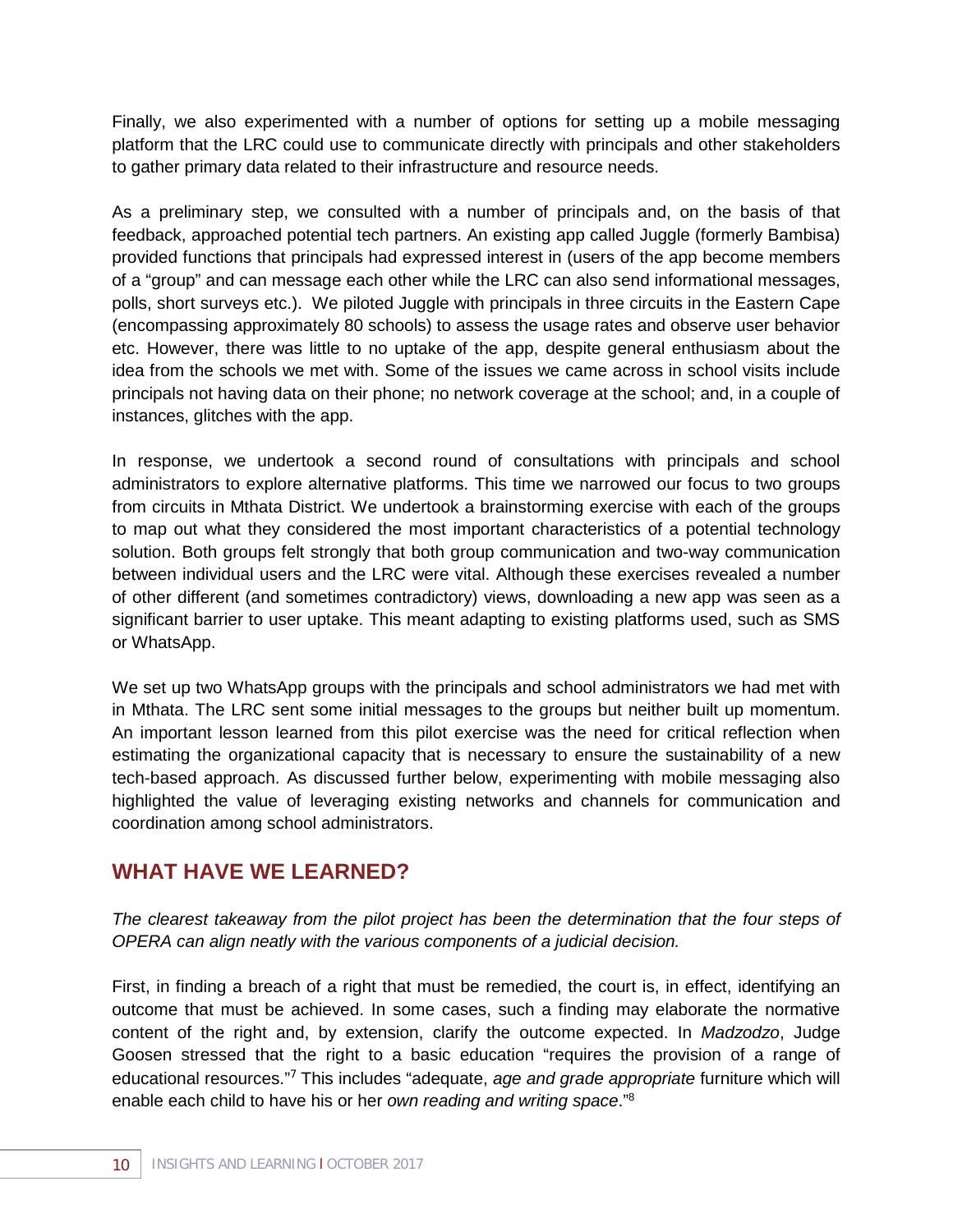Second, in granting relief the court will, with varying degrees of detail and specificity, set out remedial actions that must be taken; this broadly corresponds to the concept of policy efforts. Judge Goosen's order was not heavily prescriptive in the actions it set out. Nevertheless, it did require that the Education Department complete an audit of furniture needs and ensure that all needs identified in the audit were met within 90 days.

Third, resources are often a major consideration in determining what remedies will be appropriate in a particular case, even if not an explicit one. South African courts have typically been hesitant about going too far in interrogating the government's budgetary decisions. The Constitutional Court has emphasized, for example, that while its orders have budgetary implications, they are "not in themselves directed at rearranging budgets."<sup>9</sup> Nevertheless, there are some signs this may be starting to change. In *Madzodzo,* Judge Goosen emphasized that mere assertions of budgetary incapacity cannot justify watering down remedies, citing the Constitutional Court's judgment in *Blue Moonlight*. <sup>10</sup> Although his order did not explicitly address the resources required to deliver necessary furniture, he did consider the time involved in securing an appropriate budget allocation and undertaking the procurement process in determining a reasonable time period for the order.<sup>11</sup>

Fourth, broader factors also play a role in shaping remedies, although, again, that role may often be implicit. In *Madzodzo*, Judge Goosen acknowledged the possibility that broader factors may lead to "legitimate delays" inhibiting the Education Department's compliance with the court order, which would make it appropriate to extend the order's time period, subject to full disclosure as to the reasons for non-compliance.<sup>12</sup>

Organizing the various components of the court order according to the four steps of OPERA provided a number of benefits in the pilot. In particular, it gave us a system for categorizing, systematizing and, importantly, identifying gaps in the information that has been submitted. The court has been flooded with an overwhelming amount of information in the affidavits and annexes submitted by the education departments over the course of various rounds of litigation. Nevertheless, this information has been extremely fragmented and therefore difficult to verify and cross check. Identifying the gaps in it helped us to determine where to prioritize our energy when engaging with the education departments. As discussed above, we focused on exploring ways to improve information management systems for recording furniture stock and on trying to get additional information about resources as a result.

The order made by agreement in February 2016 reflects the impact that OPERA had in the way we approached our engagement with the education departments regarding the case. By requiring that a "furniture task team" be appointed; setting out a detailed process for the task team to verify schools' furniture needs and requiring that their findings be publically available; obligating the Minister to report to the court every 90 days; and addressing the question of resources *explicitly*, by requiring that the implementation reports include information about budget allocations, the order set out significantly more detailed obligations than previous ones, in terms of remedial actions to be taken.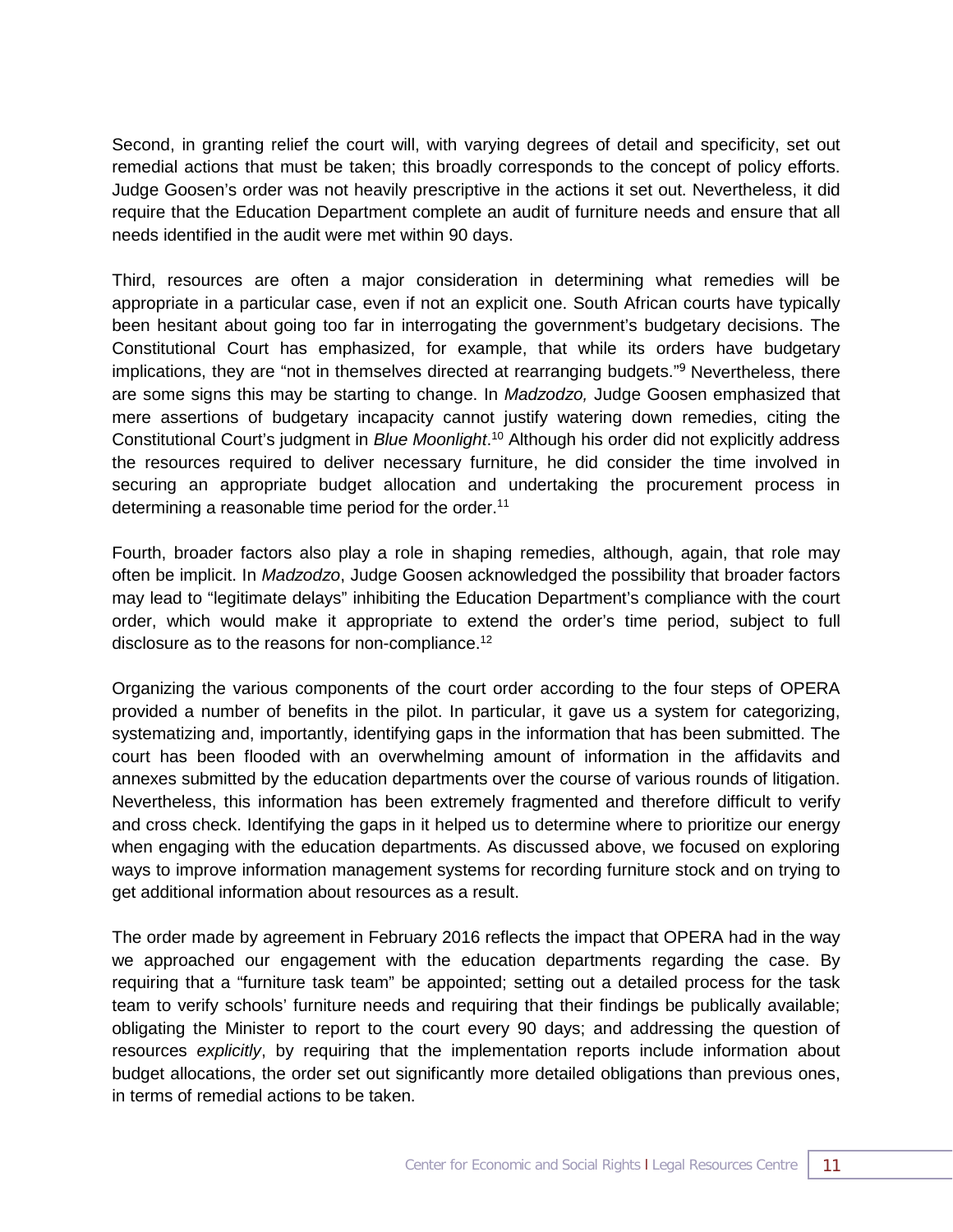An interesting question prompted by using OPERA to monitor implementation in *Madzodzo* is what impact it could have in shaping remedies, if incorporated earlier in the litigation process. As Kent Roach and Geoff Budlender have discussed, governmental non-compliance with human rights obligations can be the result of different causes, including incompetence, inattentiveness and intransigence; the appropriate remedy for each will differ. They recommend, very broadly speaking, general declarations with possible reporting to the public for inattentive governments; mandatory relief with reporting to the court for incompetent governments; and detailed mandatory interdicts enforced by contempt proceedings for intransigent governments.<sup>13</sup> In *Madzodzo,* the settlement agreements became more and more detailed as we pushed for more systematic improvements in the way the education departments operated. The research we undertook using OPERA contributed to this, by giving a fuller picture of their competency gaps, in this case as they relate to the provision of school furniture. This type of information could provide compelling evidence of the need for more detailed mandatory relief. Nevertheless, the LRC's experience in other cases suggests that judicial responsiveness to such prescriptive remedies early on in the litigation process, even with compelling evidence, might be limited.

*Beyond the use of OPERA, the pilot has also provided a number of broader insights about the*  factors that impact the effectiveness of different strategies and tactics in monitoring *implementation.*

To start with, the pilot emphasized the importance of data as a tool in measuring implementation. The lack of useful data was a major limitation in our ability to assess progress on addressing furniture shortages across the province. While improving the production and accessibility of data saw some success, the quality of data in the periodic reports has remained quite limited. Nevertheless, we need to use the data we do have more effectively, beyond our engagement with the education departments, a more challenging task. To generate more positive outcomes from strategic litigation, the Open Society Justice Initiative suggests data could be better used in follow-up litigation, to encourage media coverage, or as a direct spur to judicial action.<sup>14</sup> All of these suggestions could be applied to support monitoring implementation in *Madzodzo.* 

The pilot also highlighted the tension between the necessarily more adversarial approach of litigation and the need for collaboration in monitoring implementation. At times, this dynamic needed to be navigated delicately. For example, we made numerous recommendations to the task team about the methodology for the audit, stressing that the data it produced needed to be integrated into a proper information management system so it could be periodically updated. There was limited receptiveness to these recommendations. This is in line with the Open Society Justice Initiative's observation that:

In South Africa, strategic litigation has led to increased dialogue through settlement talks generated by the litigation. These have at least led to a better understanding of the difficulties that the government faces in delivering services, although their fundamentally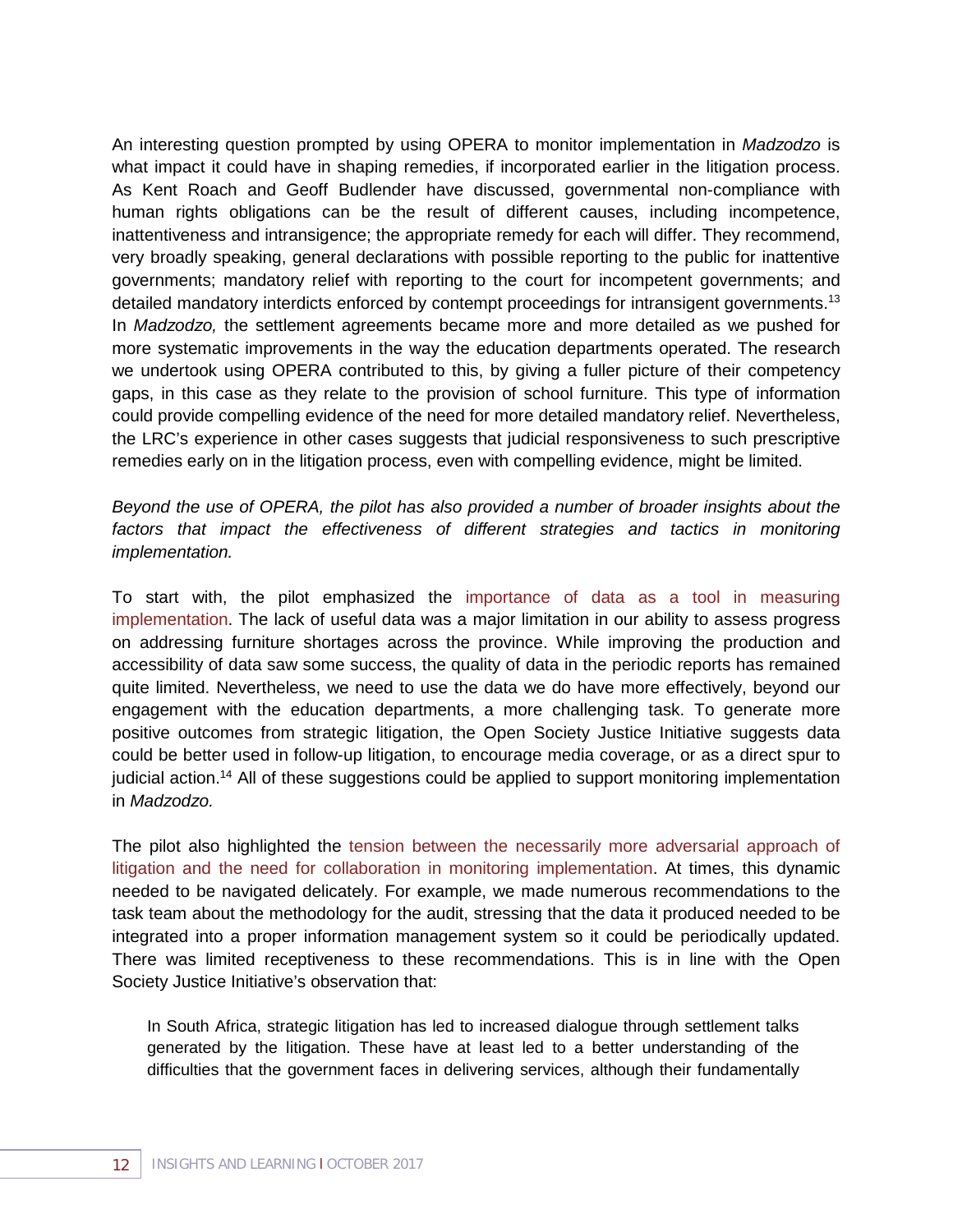adversarial nature means that, while space has been created for increased dialogue, that dialogue is not always constructive.15

That said, the education departments do appear to be taking onboard our feedback in a piecemeal fashion. For example, ECDOE eventually committed to recording furniture needs on SA-SAMS, making the Eastern Cape the first province to do so. They also put out tenders for the collection and redistribution of excess furniture and for the repair of damaged furniture that can be fixed—potentially a much more efficient approach than procuring new furniture. Nevertheless, the possibility of going back to court did appear to make the education departments somewhat more circumspect when discussing their challenges in implementing the court order.

Finally, the pilot illustrated some of the challenges associated with using monitoring as an entry point for organizing in order to increase political pressure for implementation. Steven Budlender argues that "while the use of innovative and wide ranging remedial powers by the courts is important in terms of achieving social impact, it is arguably less important than the capacity and willingness of the organizations involved to properly follow up and enforce whatever order is granted." <sup>16</sup> As discussed above, we had limited success in utilizing technology as a tool for ongoing engagement with schools across the province. A major factor influencing uptake of the WhatsApp groups was the level of organizing among school principals and administrators. This highlighted the need for complementary efforts to identify and support "champions" for the issue and to facilitate opportunities for "offline" cooperation and alliance building. One suggestion from principals was to hold regular indabas (community meetings), for example.

We did observe some tensions in thinking through how narrowly or broadly to tackle deprivations of the right to education, which may impact alliance-building efforts. On the one hand, breaking down the right into more specific components (e.g. textbooks, infrastructure, sanitation, teacher salaries, and, in our case, furniture) has proven to be an effective strategy in litigation and has resulted in judgments that provide concrete interpretations of the substance of the right. On the other hand, the day-to-day reality is that schools are struggling to provide multiple components of the right to education. Furniture shortages were not the biggest concern for many of the schools we engaged with and, as a result, it was not always a topic that motivated principals and administrators. This experience suggests that, strategically, it may be necessary to fit the more narrowly focused topic of furniture into a framework that addresses a broader range of needs—one that better prioritizes urgencies among schools across the province and allows for a more agile response.

### **WHERE ARE WE CURRENTLY AND WHAT COMES NEXT?**

As described above, the task team undertook a number of the steps required by the court order. However, the education departments had not complied fully with it by 1 April 2017. They applied to vary the court order, extending its deadline until 30 November 2017, and an order to that effect was eventually made by agreement. The June and October 2017 quarterly reports cited a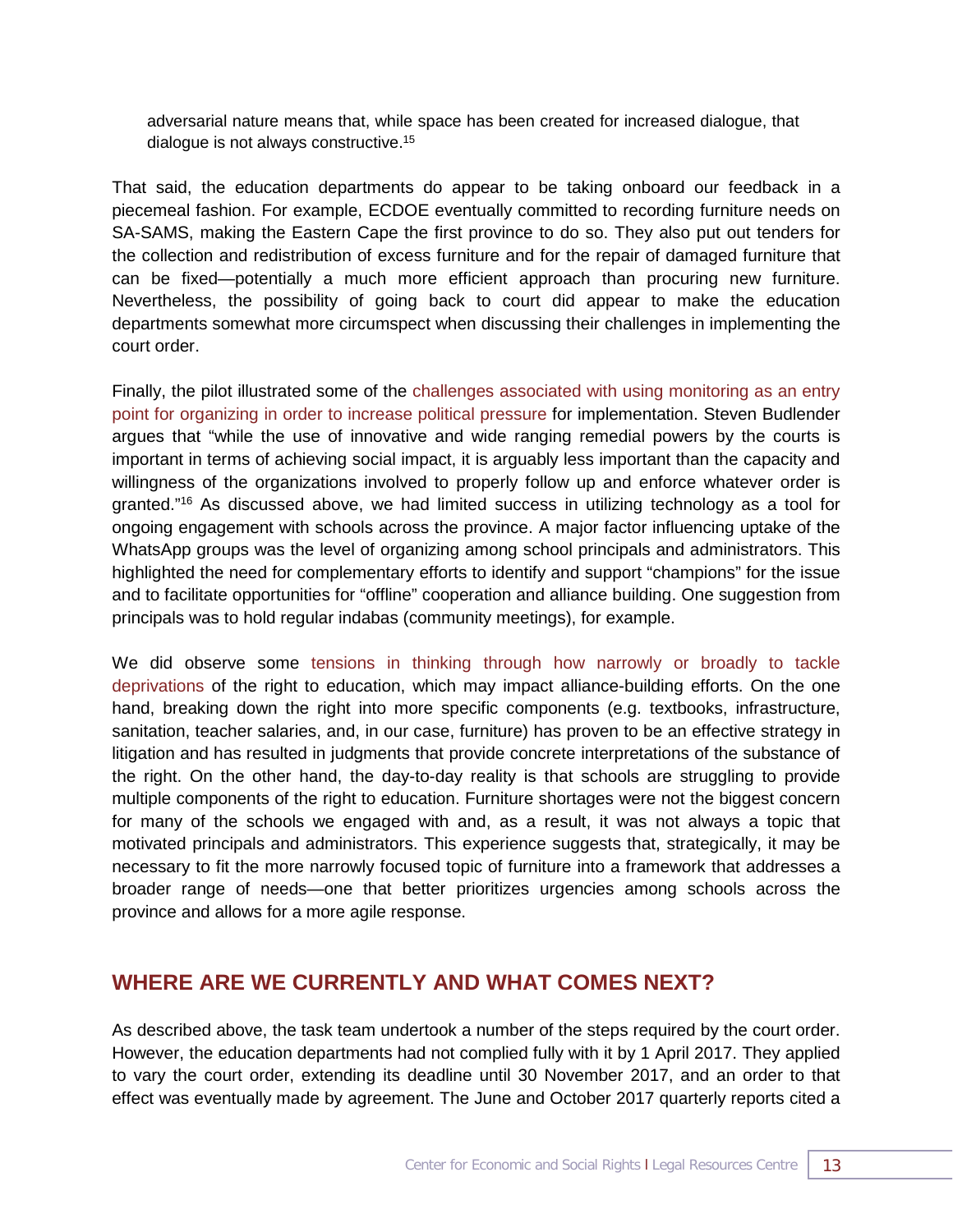number of promising developments, including the planned integration of the furniture database into SA-SAMS; advertised tenders for the redistribution of surplus furniture; the placement of orders for 220,438 school chairs; the preparation of bid documents for a tender to repair damaged furniture; and the drafting of guidelines for furniture management in schools.

Despite this, the likelihood that the education departments will meet the order's current deadline still appears low. Tracking furniture needs—a prerequisite for effective planning, budgeting, procurement, ordering, and delivery—continues to be a problem. As noted above, the education departments have acknowledged that the audit conducted in October 2016 is inaccurate and is already becoming outdated. ECDOE is again taking order forms for furniture directly from schools, after they have been verified by circuit and district officials, instead of relying on the database. They had reportedly received over 1,400 by the end of August. These orders are being recorded by district in Excel spreadsheets but it remains to be seen whether this system will be any more effective and whether the spreadsheets will be updated regularly. Further, "unexpected" delays have slowed down both the awarding of new tenders and the delivery of orders made under existing tenders.

More than five years of engagement with the department to resolve the furniture crisis has shown that while litigation might be necessary to make any engagement possible, and to resuscitate engagement when it stalled, it is when litigation helps identify energetic, dedicated officials to engage with that real systemic progress is possible. One official seconded from national office has finally made engagement meaningful, and it was necessary to continue knocking on doors until an effective administrator (not a lawyer) was found. This experience speaks to the important "enabling impact" of litigation. As Jackie Dugard and Malcolm Langford outline, litigation leads to changes in "socio-political assets" that can provide greater leverage in civil society's engagement with the state.17 In *Madzodzo*, such assets included greater visibility of the problem; the increase in publicly accessible information about it; and the deeper awareness of the structural causes behind it.

Understanding the political and structural limitations which the department operates within has also been important. Even the most sensible plans will find little traction if there is no political will or administrative capacity to implement them. For example, ensuring that accurate baseline data is captured and updated has proven very difficult when schools themselves were experiencing "reporting fatigue" after years of reporting furniture needs with little effect. Trying to ensure that clear lines of responsibility were established when schools' furniture needs were reported up the administration chain is a real challenge when many circuits and districts are completely dysfunctional, often due to political infighting. It was only through ongoing engagement, facilitated through increasingly detailed settlement agreements, that we were able to understand these limitations and assist with suggestions to circumvent them.

If the education departments fail to comply with the court order by 30 November 2017, and there are still large numbers of children without adequate furniture, the next step, of course, will be to decide how to respond. That decision, in turn, will need to be based on instructions from clients, taking into account an overall assessment of the adequacy of efforts taken to date. We will rely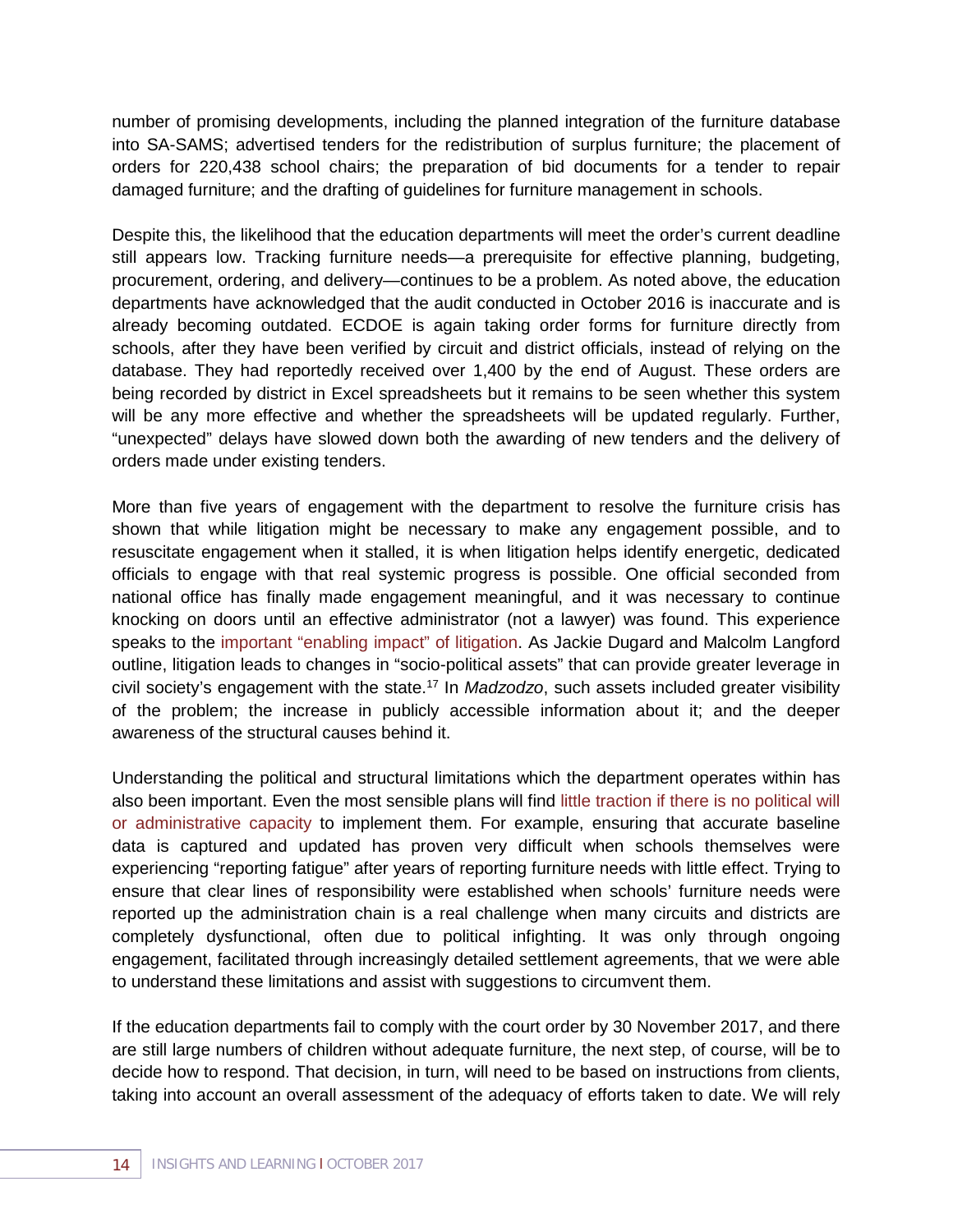on OPERA to inform such an assessment. In so doing, our aim is to continue to improve the mechanisms that will increase the likelihood of full and ongoing compliance.